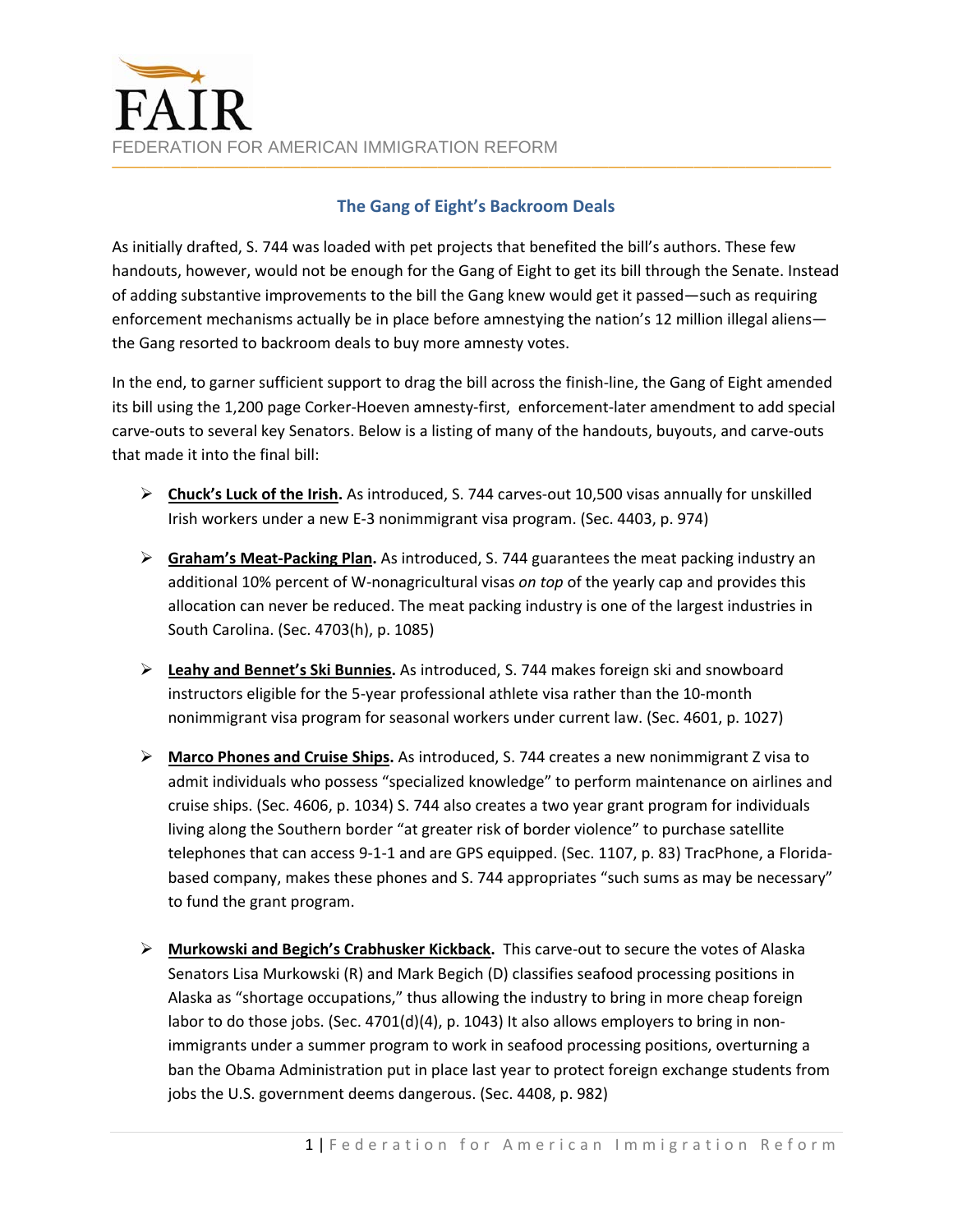- **The Northern Exposure.** This carve‐out for Sens. Susan Collins (R‐ME) and Jon Tester (D‐MT) eliminates a requirement that at least 90% of funding for a law‐enforcement program along U.S. borders be devoted to the southwest border, freeing up more money for Northern border states. (Sec. 1104, p. 73)
- **Sanders' Surrender.** This carve‐out for Sen. Bernie Sanders (I‐VT) creates a slush "Youth Jobs Fund" for FY 2014‐2015 funded using \$1.5 billion from the U.S. Treasury. Until the Gang of Eight added the kickback, Sen. Sanders was an outspoken critic of the bill for taking jobs away from Americans. He has since been silent. (Title V, p. 1169)
- **Kirk's Kickback.** This carve‐out to gain Sen. Mark Kirk's (R‐IL) support allows a person who has served in the military and received an honorable discharge and certain combat medals to become a citizen without meeting key naturalization criteria under current law. This includes waiving the requirement an alien understand the English language, waiving the requirement the alien has knowledge and understanding of the fundamentals of the history and of the principles and form of the U.S. government, and waiving the requirement an alien is of good moral character. (Sec. 2555, p. 502)
- **Heller's Hotels.** Tucked away in the Corker‐Hoeven amendment is a kickback for Las Vegas hotel and casino chains. The provision permanently gives \$100,000,000 annually to the tourism industry under the Travel Promotion Fund, posing a win for Nevada Senators Dean Heller and Harry Reid. The funding was set to expire in 2015, but the provision extended it indefinitely. (Sec. 1102(f), p. 66)
- **Hatch's High‐Tech Hijack.** To gain Sen. Orrin Hatch's (R‐UT) support for the Gang of Eight bill, the Judiciary Committee adopted an amendment to give tech companies greater access to cheap foreign labor, hijacking jobs from hardworking Americans. The deal Hatch struck with Sen. Schumer increased the number of H‐1B visas admitted to the country annually (above the already high increase under S. 744), and changed the formula that determines how many H‐1B workers are admitted in order to admit H‐1B workers at a faster pace. (Sec. 4101, p. 862) In addition, the Hatch Amendment also eliminated the requirement placed on all H‐1B employers in the original version of S. 744 that they attest that they have not and will not displace U.S. workers within a certain time frame. (Sec. 4211, p. 914) It also eliminated the requirement on all H-1B employers in the original version of S. 744 that they attest they have offered the job to any U.S. worker who applies and is equally or better qualified. (Sec. 4211, p. 917)
- **The Hatch Handout.** In addition to the H‐1B deal Sen. Hatch brokered during committee negotiations, Sen. Hatch got another carve‐out on the Senate floor. The Gang of Eight included in the massive Corker‐Hoeven amendment was language by Sen. Hatch that would preclude Social Security credits for unauthorized work. However, like so many other provisions in the bill, Hatch's includes an exception that undermines the rule by allowing an alien to merely attest